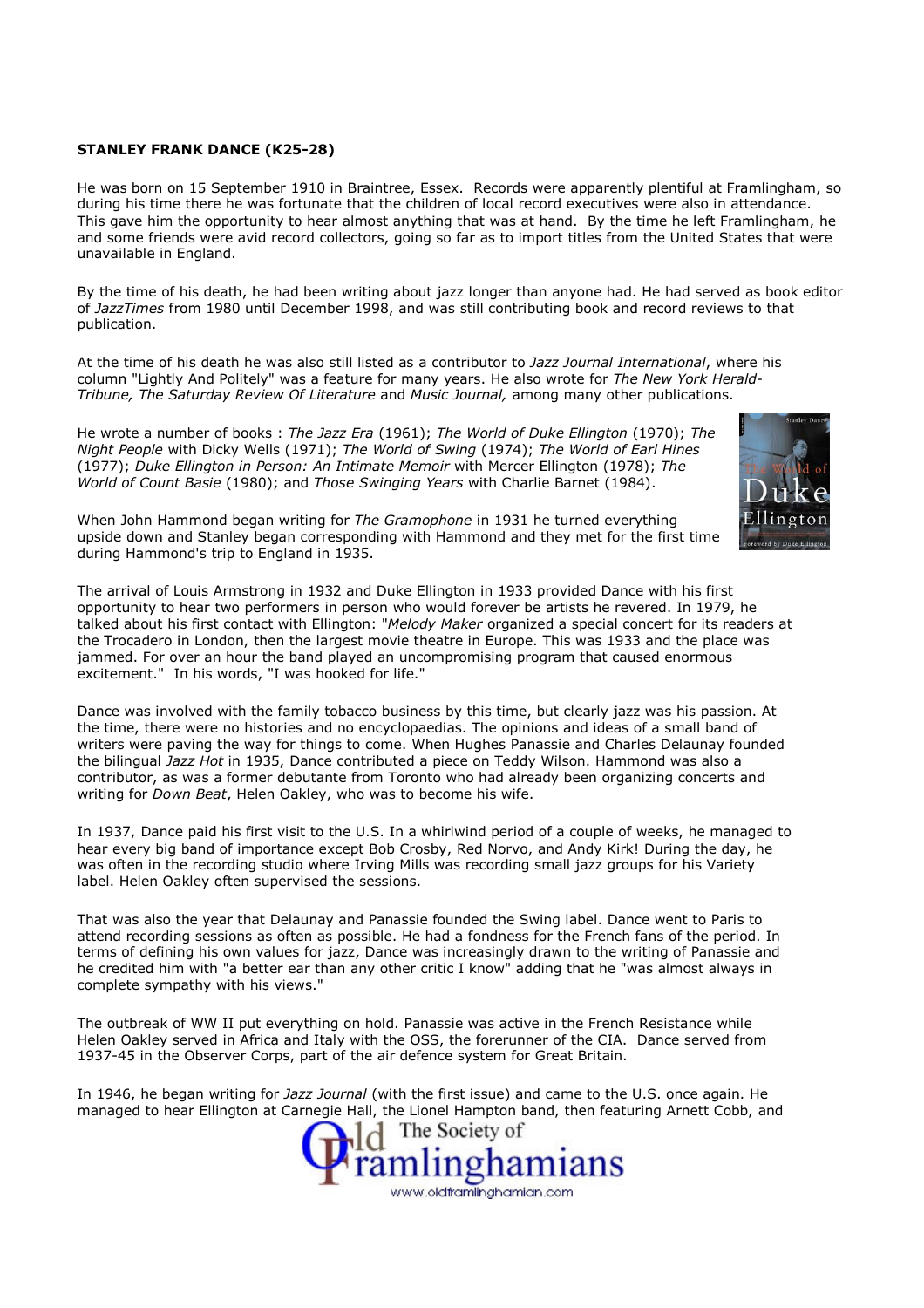the fall tour of Jazz At The Philharmonic. He also went to Toronto to meet Helen's family. In January, 1947, they went to England and were married. Over the next decade, Dance made occasional trips to the U.S., but apart from his involvement in the family business, he was writing for English magazines on a regular basis. It was during this time that he coined the term "mainstream." Mainstream was intended to identify performers who were not playing either traditional jazz or bebop. Since good jazz, regardless of style, "swung," to describe someone as a swing player seemed redundant. Dance himself used the term "casually and briefly" and felt that "for a time it was an adequate label." His intent was to identify players who had made considerable contributions and were still in their prime, making vital music yet were not being recorded.

His meeting with Sir Edward Lewis at a 1958 party has become part of the lore. Lewis was the head of British Decca, and Dance "started to beef about the fact that the only jazz his labels were putting out was "progressive" or "Dixieland," while artists such as Earl Hines, Dicky Wells, and Coleman Hawkins were being ignored. He had the ear of the right man since Lewis was the one who sent Spike Hughes to America in 1933 to record some of the same people. The next morning, Lewis called Dance, saying he had made a good point. Dance volunteered to supervise the recordings. The albums would be issued on the Felsted label in a series dubbed Mainstream Jazz.

The recording sessions, done in January and February, 1958, produced albums by Buster Bailey, Cozy

Cole/Earl Hines, Coleman Hawkins, Budd Johnson, Rex Stewart, Buddy Tate, and Dicky Wells. The music was a reminder of the still-vibrant abilities of these men. The Hawkins album, The High and Mighty Hawk, was a masterpiece. While the albums were not available on a U.S. label, they were available as imports from many specialists. During 1959, he returned to do two more Felsted albums. A second Dicky Wells album was one of them. The other was a Johnny Hodges album, issued under Billy Strayhorn's name, also featuring Shorty Baker, Butter Jackson, and Russell Procope. It was also during 1959 that Dance took the big plunge. He sold the family business and moved his family to Connecticut. Helen helped to orchestrate the transition as they moved into one of her father's homes in Rowayton.

After the move, one of his first assignments was to produce some albums for English Columbia. From

these sessions, recorded during 1959 and 1960, came albums by Harold Ashby (his first), Chris Barber (pictured on left with Stanley Dance), Booty Wood (with Johnny Hodges and Dicky Wells), and Harry Carney (a nine-piece band of Ellington men). There were sessions with Buddy Tate and Emmett Berry that split a 12-inch LP and two anthologies featuring Vic Dickenson, Shorty Baker, Johnny Letman, Buster Bailey, and others in quartet settings. Only the Wood and Ashby albums have been issued in the U.S. It was also during this time that he produced Mainstream for RCA/Camden (half a big band led by Andy Gibson and half a sextet including Vic

Dickenson, Shorty Baker, and Jimmy Forrest) and Ellingtonia Moods and Blues by Johnny Hodges and Paul Gonsalves for French RCA.

In addition to all this activity in the recording studio, Dance spent much of the 1960s writing. He wrote newspaper columns, magazine articles, and record company liner notes. He did concert reports, club openings, and record reviews.

His long friendship with Ellington paid dividends, since LPs by Ellington, Hodges, and other members of the band became a veritable franchise for Dance. Together with Leonard Feather he won a Grammy Award for his liner notes for The Ellington Era, Volume One (Columbia) in 1963. Other Grammy nominations for liner notes were for Earl Hines' The Grand Terrace Band (RCA, 1965); The Duke Ellington Era, Volume Two (Columbia, 1966); Ellington's The Far East Suite (RCA, 1967) and the Ellington compilation on Giants Of Jazz (1979).

His closeness to Ellington increased after Billy Strayhorn's death in 1967. He was soon travelling with the band and reporting their activities from points across the globe. He helped Ellington with his biography Music Is My Mistress.



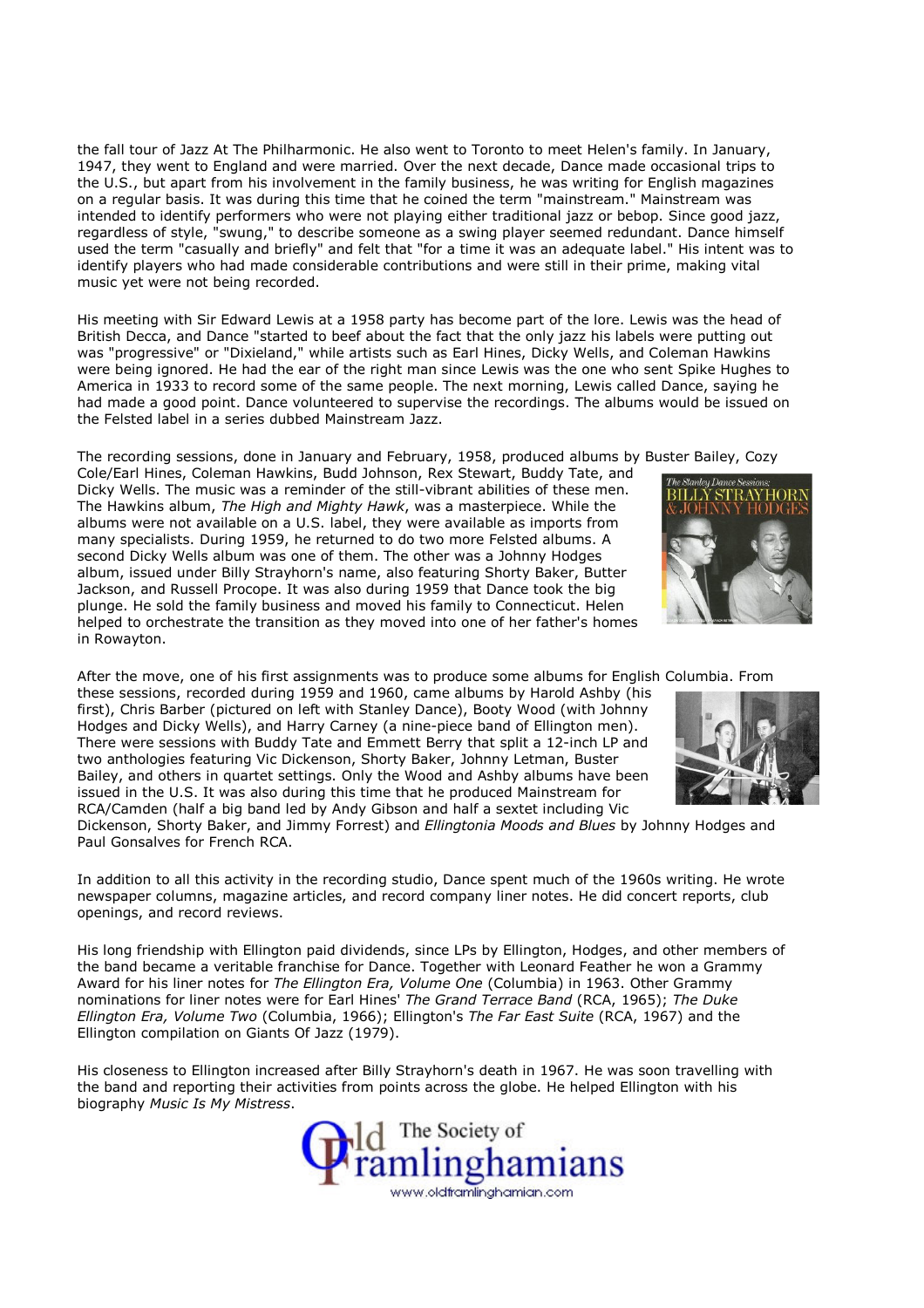Dan Morgenstern met Dance in 1957 and began writing for Jazz Journal on his recommendation. In 1964, Morgenstern and writer David Himmelstein began promoting weekend concerts at the Little Theatre in New York. After a strong start with Coleman Hawkins, Dance suggested Hines to them as a possible attraction.

There was some question as to whether Hines would travel from California, but Dance convinced him that such an appearance could be beneficial. The resulting concerts were a smashing success. The New York press was overwhelmingly enthusiastic and recordings were done for Focus, RCA, and Columbia. After 40 years in the music business, Hines had a brand new career in front of him.

Hines insisted that Dance handle his business. So, in his mid-50s, Dance reluctantly became a manager. He handled the bookings and negotiated the record deals for Hines until the pianist's death in 1983. In short order, Hines became the most recorded artist in jazz. There were roughly 90 LPs recorded during the period 1964-81, an absolutely astonishing output. Many of the albums, especially those for Black Lion and Master Jazz, were produced in whole or in part by Dance.

As the '60s turned into the '70s, Dance began to concentrate more on books, yet he never gave up liner notes. His final set of notes, completed in January 1999, was for an Australian CD by Joe Temperley.

As a critic, Dance tended to advocate what he liked. He disliked bebop and made no bones about it. In his writing you can find laudatory praise for Thelonious Monk, Dizzy Gillespie, and many others associated with bebop but not all that often. He could be petty, but more often than not he took the high road. Not that he would avoid an argument. He had many more of them than most critics. Swing, a full, warm, individual tone, and melodic character in improvisation were cited by Dance as his most important criteria in judging a jazz performance.

"Everybody's critical standards are the result of experience, but the impact of musical experience is probably felt most strongly when you are in your teens or 20s. All through the '30s, the music seemed to me to be progressively improving, but after WW II it began what I consider a steady decline."

Ultimately, Dance was less interested in criticism than interviewing musicians. The stories in his books are generally told by the musicians themselves and the voices of those musicians stay intact. He didn't dress up commentary to dramatic effect. He also contributed interviews to the Smithsonian Institution Oral History project.

After Ellington's death, Dance assisted Mercer Ellington in dealing with the "stockpile": an enormous amount of private recording produced by Duke dating, in some cases, back to the '50s. He helped place a goodly amount of this material with reputable record labels and the results were dozens of posthumous albums by Ellington units large and small. He also co-authored Mercer Ellington's book, which won an ASCAP- Deems Taylor Award in 1979.

In 1979, he decided to move to California. To help finance the move, he sold most of his LP collection, about 2,200 LPs. You can tell a lot about a person's tastes simply by finding what he keeps on his shelves. Dance had complete runs of Earl Bostic and Bill Doggett LPs, two artists who were never covered by American critics. There were marvellous albums, usually on small labels, from countries all over the world, by artists who were unknown to the general public. There were some wonderful blues records. It was a highly unusual collection because the contents were so specific.

During the California years, Stanley and Helen provided advice and encouragement to the Sweet Baby Blues Band of Jeannie and Jimmy Cheatham. That unique ensemble seemed, for its time, to best represent the musical values that Dance had championed all his life. On one occasion, he actually joined the notorious "glee club" and contributed a backing vocal to Sometimes It Be That Way from the 1987 album, Homeward Bound.